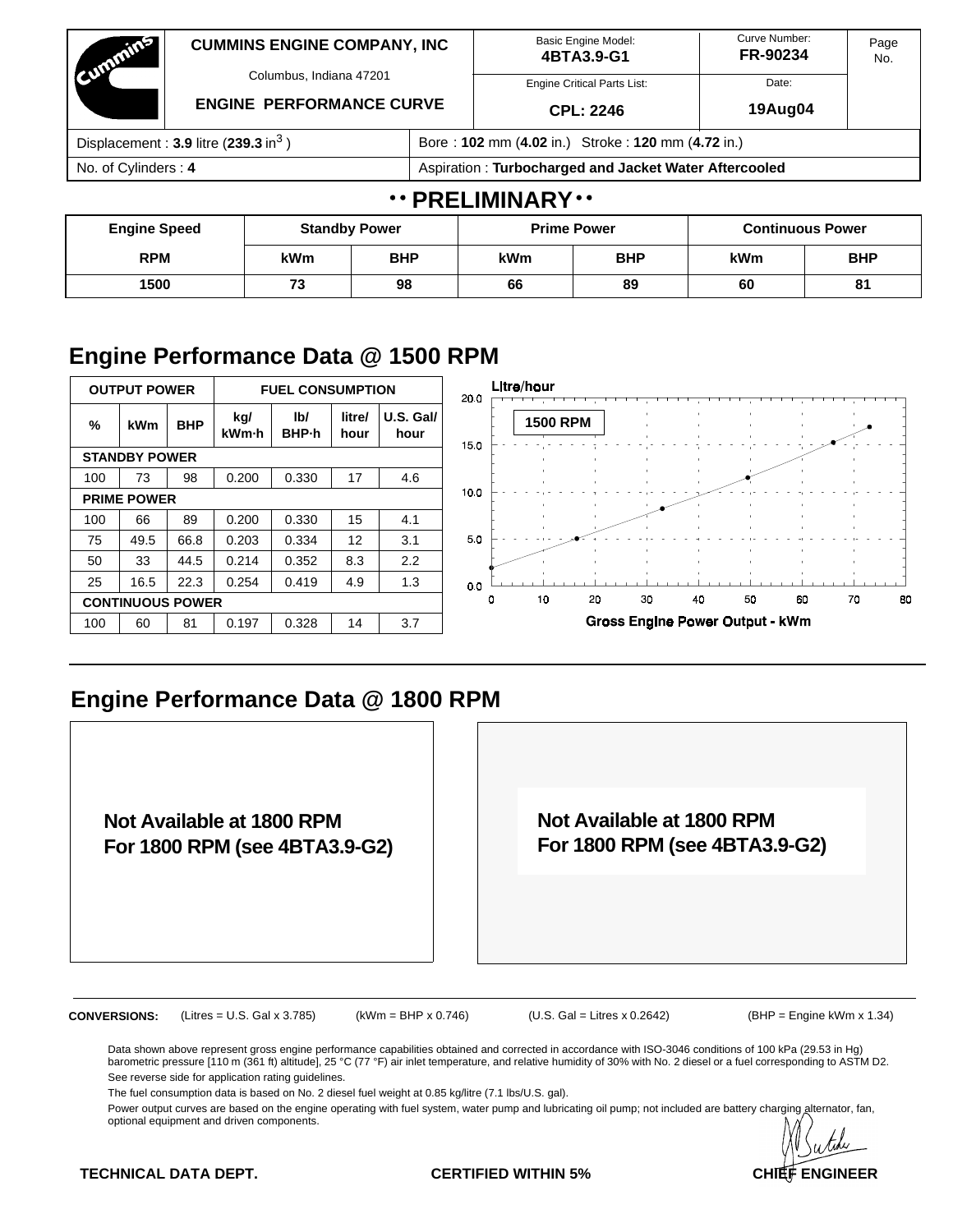## **1988 PRELIMINARY 1988 4BTA3.9-G1**

### **POWER RATING APPLICATION GUIDELINES FOR GENERATOR DRIVE ENGINES**

These guidelines have been formulated to ensure proper application of generator drive engines in A.C. generator set installations. Generator drive engines are not designed for and shall not be used in variable speed D.C. generator set applications.

**STANDBY POWER RATING is applicable for supplying emergency power for the duration of the utility power outage. No overload capability is available for this rating. Under no condition is an engine allowed to operate in parallel with the public utility at the Standby Power rating.**

> This rating should be applied where reliable utility power is available. A standby rated engine should be sized for a maximum of an 80% average load factor and 200 hours of operation per year. This includes less than 25 hours per year at the Standby Power rating. Standby ratings should never be applied except in true emergency power outages. Negotiated power outages contracted with a utility company are not considered an emergency.

**CONTINUOUS POWER RATING is applicable for supplying utility power at a constant 100% load for an unlimited number of hours per year. No overload capability is available for this rating.**

**PRIME POWER RATING is applicable for supplying electric power in lieu of commercially purchased power. Prime Power applications must be in the form of one of the following two categories:**

#### **UNLIMITED TIME RUNNING PRIME POWER**

**Prime Power is available for an unlimited number of hours per year in a variable load application. Variable load should not exceed a 70% average of the Prime Power rating during any operating period of 250 hours.**

**The total operating time at 100% Prime Power shall not exceed 500 hours per year.**

**A 10% overload capability is available for a period of 1 hour within a 12 hour period of operation. Total operating time at the 10% overload power shall not exceed 25 hours per year.**

#### **LIMITED TIME RUNNING PRIME POWER**

**Prime Power is available for a limited number of hours in a non-variable load application. It is intended for use in situations where power outages are contracted, such as in utility power curtailment. Engines may be operated in parallel to the public utility up to 750 hours per year at power levels never to exceed the Prime Power rating. The customer should be aware, however, that the life of any engine will be reduced by this constant high load operation. Any operation exceeding 750 hours per year at the Prime Power rating should use the Continuous Power rating.**

#### **Reference Standards:**

BS-5514 and DIN-6271 standards are based on ISO-3046.

#### **Operation At Elevated Temperature And Altitude:**

The engine may be operated at:

1500 RPM up to 5,000 ft (1525 m) and 104 <sup>o</sup>F (40 <sup>o</sup>C) without power deration.

For sustained operation above these conditions, derate by 4% per 1,000 ft (300 m), and 1% per 10  $^{\circ}$ F (2% per 11  $^{\circ}$ C).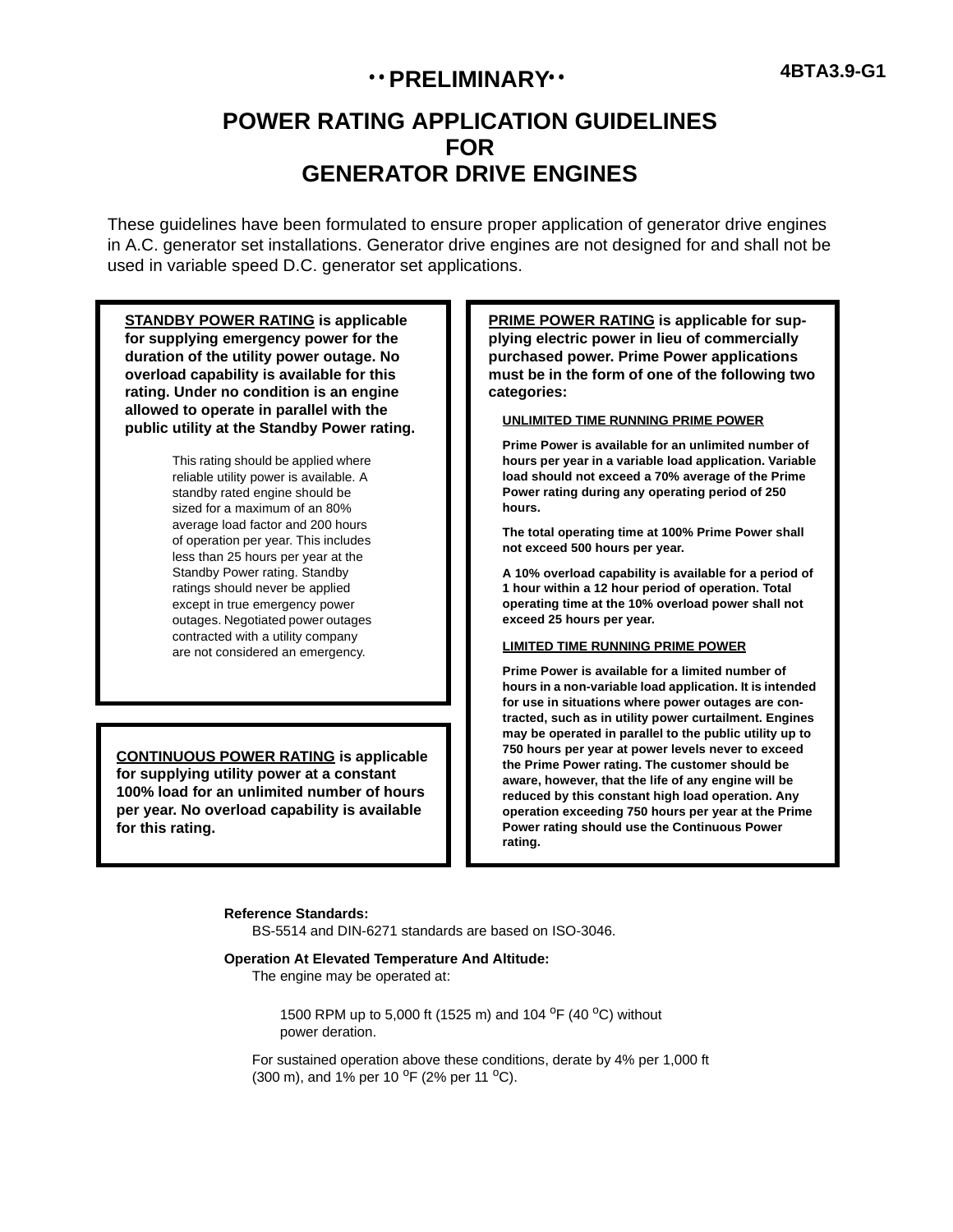

# **Cummins Engine Company, Inc.**

### **Engine Data Sheet**

| ENGINE MODEL: 4BTA3.9-G1<br><b>CONFIGURATION NUMBER : D383030DX02</b> |                                                   | <b>PERFORMANCE CURVE: FR-90234</b>      | <b>DATE: 19Aug04</b> |  |
|-----------------------------------------------------------------------|---------------------------------------------------|-----------------------------------------|----------------------|--|
| <b>INSTALLATION DIAGRAM</b><br>• Fan to Flywheel<br>: 3170245         | <b>CPL NUMBER</b><br>• Engine Critical Parts List | : 2246                                  |                      |  |
| <b>GENERAL ENGINE DATA</b>                                            |                                                   |                                         |                      |  |
|                                                                       |                                                   | 4-Cycle; In-line; 4-Cylinder Diesel     |                      |  |
|                                                                       |                                                   | Turbocharged / Jacket Water Aftercooled |                      |  |
|                                                                       |                                                   | 4.02 x 4.72 (102 x 120)                 |                      |  |
|                                                                       |                                                   | 239.3 (3.92)                            |                      |  |
|                                                                       |                                                   | 16.5:1                                  |                      |  |
| Dry Weight                                                            |                                                   |                                         |                      |  |
|                                                                       |                                                   | 770                                     | (350)                |  |
|                                                                       |                                                   |                                         | N/A                  |  |
| Wet Weight                                                            |                                                   |                                         |                      |  |
|                                                                       |                                                   | 810                                     | (370)                |  |
|                                                                       |                                                   |                                         | N/A                  |  |
| Moment of Inertia of Rotating Components                              |                                                   |                                         |                      |  |
|                                                                       |                                                   | 31.6                                    | (1.33)               |  |
|                                                                       |                                                   | 23.5                                    |                      |  |
|                                                                       |                                                   |                                         | (0.99)               |  |
|                                                                       |                                                   | 14.7                                    | (373)                |  |
|                                                                       |                                                   | 6.4                                     | (163)                |  |
|                                                                       |                                                   | N.A.                                    | N.A.                 |  |
| <b>ENGINE MOUNTING</b>                                                |                                                   |                                         |                      |  |
|                                                                       |                                                   | 1000                                    | (1356)               |  |
|                                                                       |                                                   |                                         |                      |  |
| <b>EXHAUST SYSTEM</b>                                                 |                                                   |                                         |                      |  |
|                                                                       |                                                   | 3                                       | (76)                 |  |
| <b>AIR INDUCTION SYSTEM</b>                                           |                                                   |                                         |                      |  |
| Maximum Intake Air Restriction                                        |                                                   |                                         |                      |  |
|                                                                       |                                                   | 25                                      | (635)                |  |
|                                                                       |                                                   | 10                                      | (254)                |  |
|                                                                       |                                                   | 15                                      | (381)                |  |
| <b>COOLING SYSTEM</b>                                                 |                                                   |                                         |                      |  |
|                                                                       |                                                   | 2.1                                     | (7.9)                |  |
|                                                                       |                                                   |                                         |                      |  |
|                                                                       |                                                   |                                         | N/A                  |  |
| Maximum Coolant Friction Head External to Engine                      |                                                   | 5                                       | (35)                 |  |
|                                                                       |                                                   | 4                                       | (28)                 |  |
|                                                                       |                                                   | 46                                      | (14)                 |  |
|                                                                       |                                                   | 180 - 203                               | $(82 - 95)$          |  |
|                                                                       |                                                   | 10                                      | (69)                 |  |
|                                                                       |                                                   | 220/212                                 | (104/100)            |  |
|                                                                       |                                                   |                                         | N/A                  |  |
|                                                                       |                                                   |                                         | N/A                  |  |
|                                                                       |                                                   |                                         |                      |  |
| <b>LUBRICATION SYSTEM</b>                                             |                                                   |                                         |                      |  |
|                                                                       |                                                   | 30                                      | (207)                |  |
|                                                                       |                                                   | 50                                      | (345)                |  |
|                                                                       |                                                   | 250                                     | (121)                |  |
|                                                                       |                                                   | $2.5 - 2.25$                            | $(9.5 - 8.5)$        |  |
|                                                                       |                                                   | 2.88                                    | (10.9)               |  |
| Angularity of OP 9017 Oil Pan                                         |                                                   |                                         | $40^{\circ}$         |  |
|                                                                       |                                                   |                                         | $40^{\circ}$         |  |
|                                                                       |                                                   |                                         | $40^{\circ}$         |  |